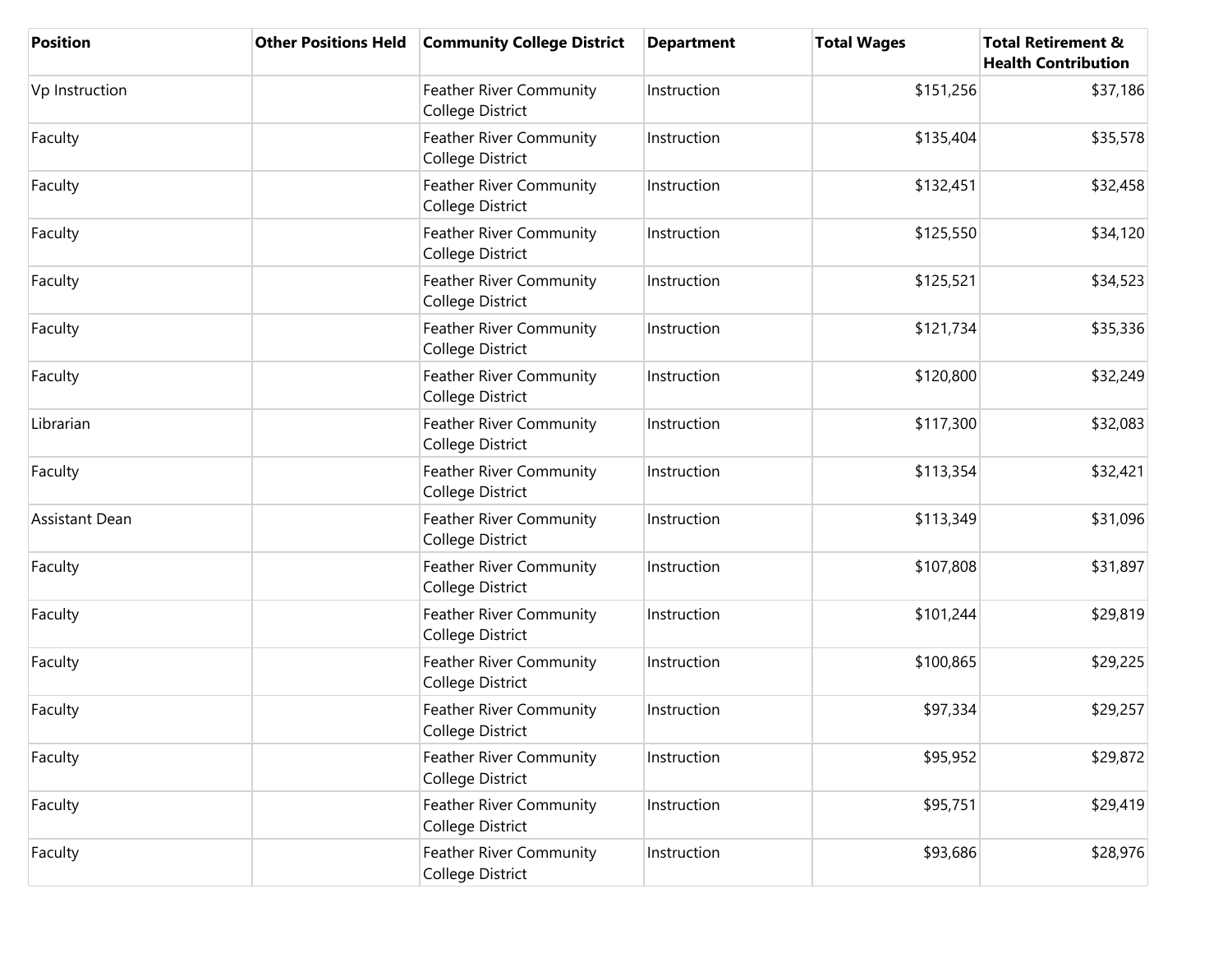| <b>Instructional Assistant</b> | Feather River Community<br>College District        | Instruction | \$92,977 | \$23,172 |
|--------------------------------|----------------------------------------------------|-------------|----------|----------|
| Faculty                        | Feather River Community<br>College District        | Instruction | \$92,236 | \$29,306 |
| Faculty                        | Feather River Community<br>College District        | Instruction | \$92,069 | \$22,852 |
| Program Coordinator            | Feather River Community<br>College District        | Instruction | \$89,637 | \$25,960 |
| Faculty                        | Feather River Community<br>College District        | Instruction | \$88,991 | \$22,483 |
| Faculty                        | Feather River Community<br>College District        | Instruction | \$86,327 | \$15,985 |
| Ssp Director                   | Feather River Community<br>College District        | Instruction | \$85,551 | \$26,538 |
| Faculty                        | Feather River Community<br>College District        | Instruction | \$85,518 | \$15,985 |
| Faculty                        | Feather River Community<br>College District        | Instruction | \$84,837 | \$23,180 |
| Faculty                        | Feather River Community<br>College District        | Instruction | \$84,172 | \$15,985 |
| K-14 Director                  | Feather River Community<br>College District        | Instruction | \$82,860 | \$28,176 |
| Faculty                        | Feather River Community<br>College District        | Instruction | \$77,571 | \$22,357 |
| Faculty                        | Feather River Community<br>College District        | Instruction | \$69,889 | \$19,435 |
| <b>Instructional Assistant</b> | Feather River Community<br>College District        | Instruction | \$58,643 | \$24,525 |
| Program Coordinator            | Feather River Community<br>College District        | Instruction | \$55,285 | \$22,210 |
| Scheduler                      | Feather River Community<br>College District        | Instruction | \$51,623 | \$24,112 |
| Library Assistant              | Feather River Community<br>College District        | Instruction | \$50,820 | \$23,969 |
| Scheduler                      | <b>Feather River Community</b><br>College District | Instruction | \$49,131 | \$20,144 |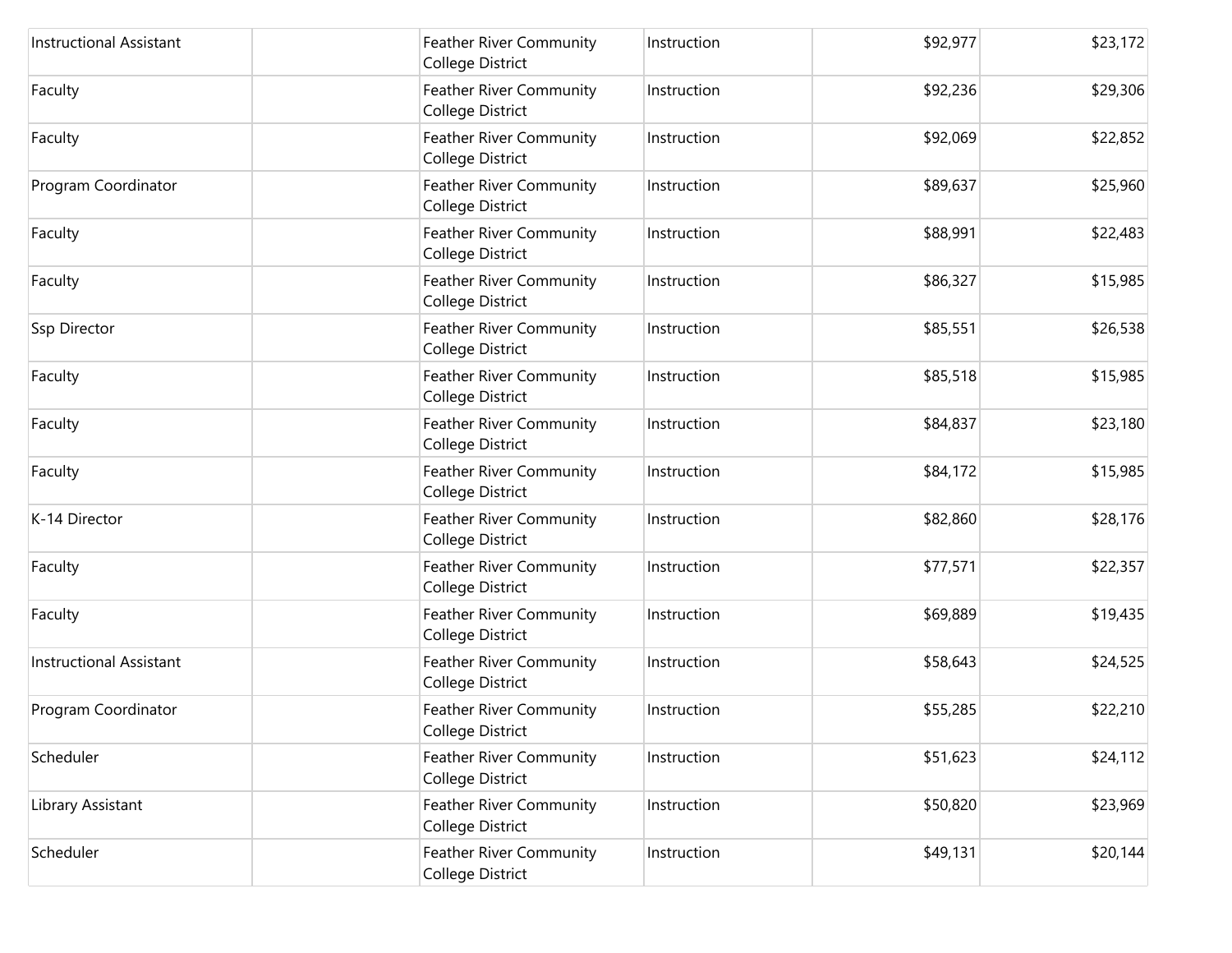| Faculty                  | <b>Feather River Community</b><br>College District | Instruction | \$40,722 | \$25,516     |
|--------------------------|----------------------------------------------------|-------------|----------|--------------|
| Program Coordinator      | Feather River Community<br>College District        | Instruction | \$38,755 | \$0          |
| Faculty                  | Feather River Community<br>College District        | Instruction | \$36,502 | \$15,985     |
| Administrative Assistant | <b>Feather River Community</b><br>College District | Instruction | \$34,671 | \$14,386     |
| Faculty                  | <b>Feather River Community</b><br>College District | Instruction | \$31,576 | \$0          |
| Faculty                  | Feather River Community<br>College District        | Instruction | \$31,567 | \$0          |
| Faculty                  | Feather River Community<br>College District        | Instruction | \$31,250 | \$4,573      |
| Faculty                  | Feather River Community<br>College District        | Instruction | \$30,445 | \$4,495      |
| Faculty                  | <b>Feather River Community</b><br>College District | Instruction | \$29,932 | \$0          |
| Asst. Coach              | Feather River Community<br>College District        | Instruction | \$29,496 | \$0          |
| Faculty                  | Feather River Community<br>College District        | Instruction | \$27,193 | \$0          |
| Faculty                  | Feather River Community<br>College District        | Instruction | \$26,572 | \$1,768      |
| Faculty                  | Feather River Community<br>College District        | Instruction | \$26,562 | \$0          |
| Faculty                  | Feather River Community<br>College District        | Instruction | \$25,279 | \$3,217      |
| Faculty                  | Feather River Community<br>College District        | Instruction | \$24,466 | \$3,686      |
| Faculty                  | Feather River Community<br>College District        | Instruction | \$24,155 | \$0          |
| Faculty                  | Feather River Community<br>College District        | Instruction | \$23,169 | \$0          |
| Faculty                  | Feather River Community<br>College District        | Instruction | \$21,354 | $ 10\rangle$ |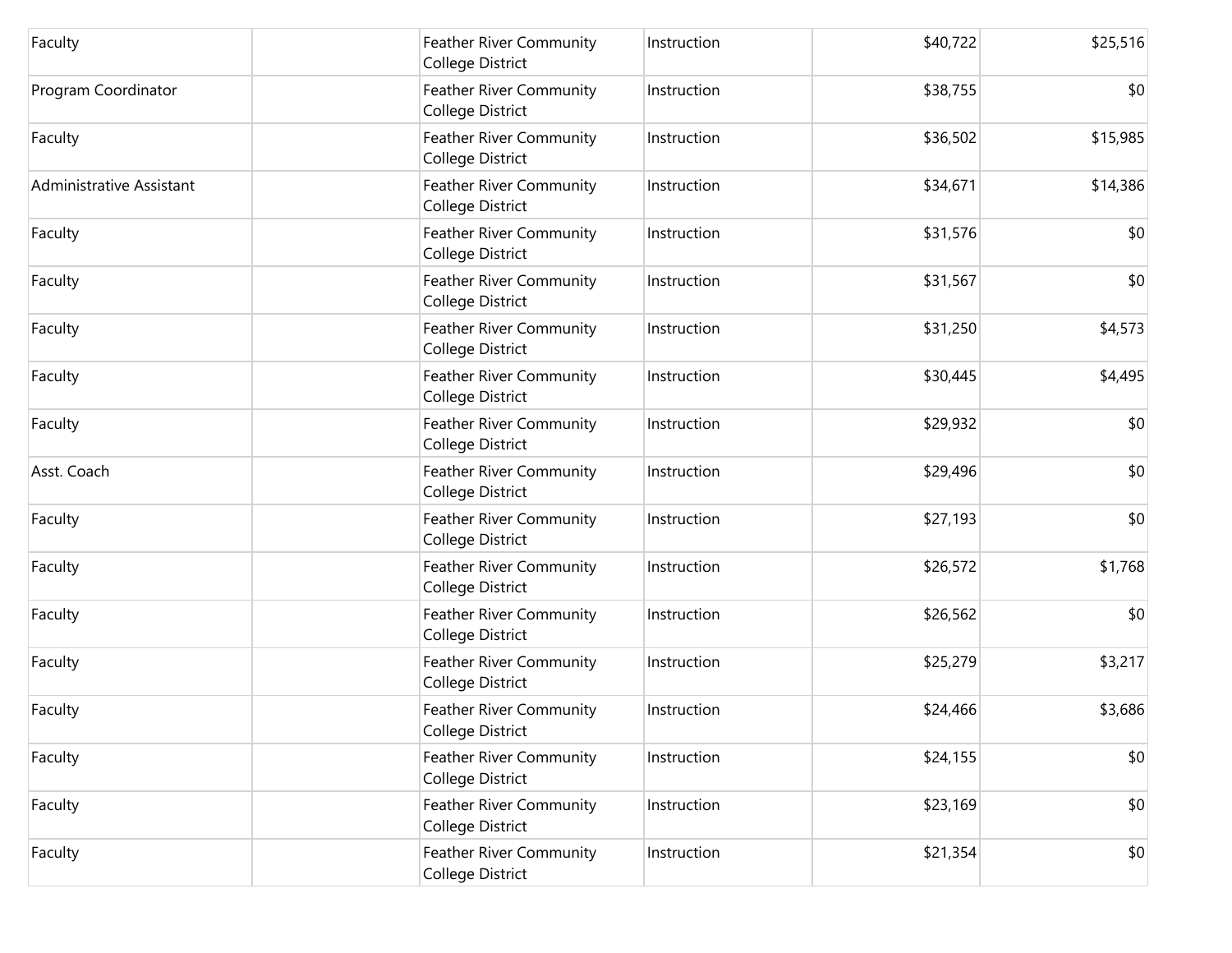| Faculty                  | <b>Feather River Community</b><br>College District | Instruction | \$20,908 | \$3,168 |
|--------------------------|----------------------------------------------------|-------------|----------|---------|
| Faculty                  | Feather River Community<br>College District        | Instruction | \$20,355 | \$2,906 |
| Faculty                  | Feather River Community<br>College District        | Instruction | \$19,836 | \$0     |
| Faculty                  | <b>Feather River Community</b><br>College District | Instruction | \$19,408 | \$0     |
| Faculty                  | <b>Feather River Community</b><br>College District | Instruction | \$19,040 | \$0     |
| Faculty                  | Feather River Community<br>College District        | Instruction | \$18,773 | \$1,509 |
| Administrative Assistant | Feather River Community<br>College District        | Instruction | \$18,305 | \$6,660 |
| Faculty                  | <b>Feather River Community</b><br>College District | Instruction | \$18,291 | \$0     |
| Faculty                  | Feather River Community<br>College District        | Instruction | \$18,033 | \$0     |
| Library Assistant        | Feather River Community<br>College District        | Instruction | \$17,803 | \$2,341 |
| Faculty                  | Feather River Community<br>College District        | Instruction | \$17,375 | \$0     |
| Faculty                  | Feather River Community<br>College District        | Instruction | \$15,924 | \$2,299 |
| Faculty                  | Feather River Community<br>College District        | Instruction | \$15,838 | \$0     |
| Faculty                  | Feather River Community<br>College District        | Instruction | \$14,965 | \$0     |
| Faculty                  | Feather River Community<br>College District        | Instruction | \$14,737 | \$0     |
| Administrative Assistant | Feather River Community<br>College District        | Instruction | \$14,644 | \$1,332 |
| Faculty                  | Feather River Community<br>College District        | Instruction | \$14,586 | \$1,997 |
| Faculty                  | Feather River Community<br>College District        | Instruction | \$14,205 | \$0     |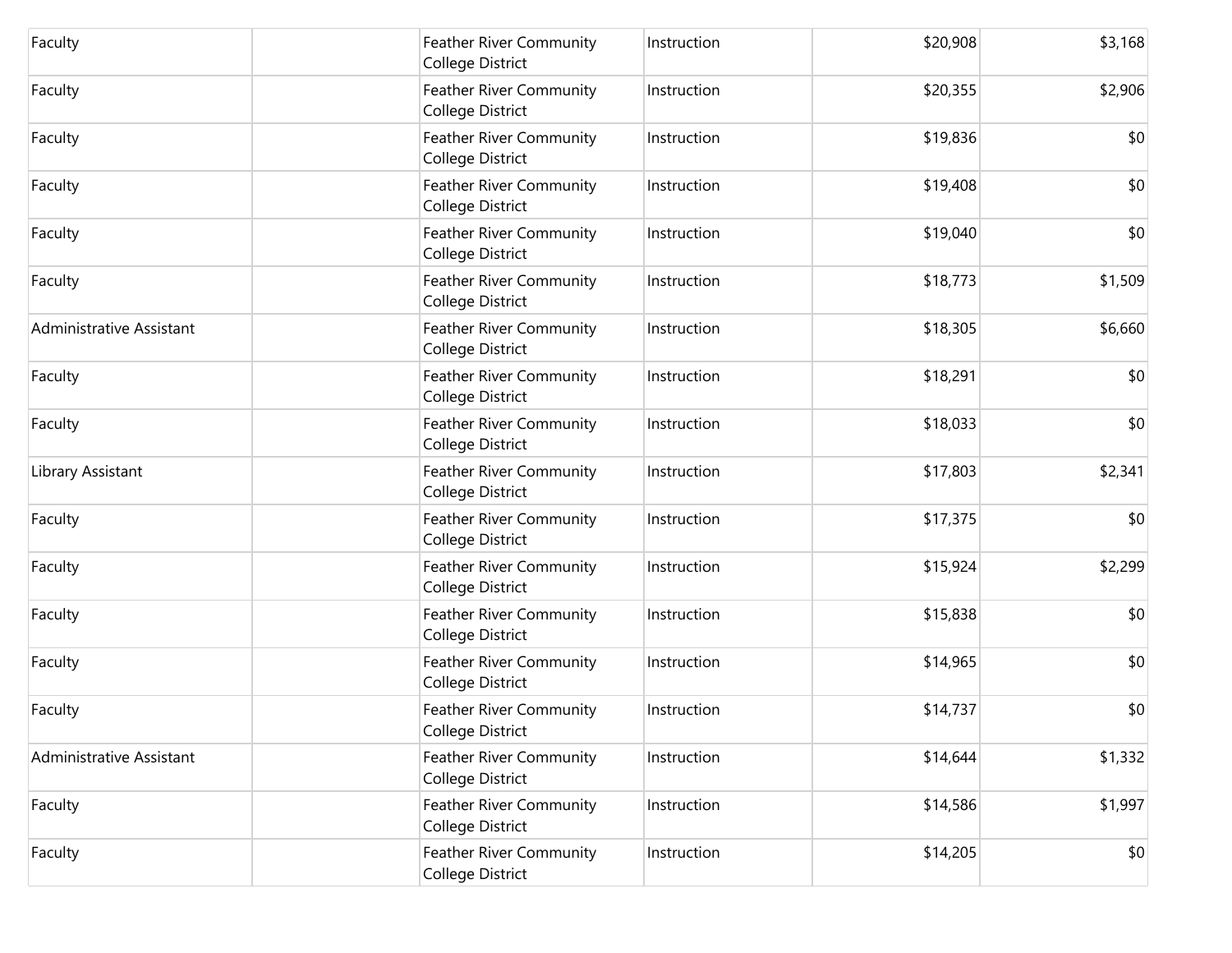| Faculty                  | <b>Feather River Community</b><br>College District | Instruction | \$13,815 | \$0     |
|--------------------------|----------------------------------------------------|-------------|----------|---------|
| Faculty                  | <b>Feather River Community</b><br>College District | Instruction | \$13,114 | \$0     |
| Faculty                  | Feather River Community<br>College District        | Instruction | \$12,974 | \$0     |
| Faculty                  | Feather River Community<br>College District        | Instruction | \$12,946 | \$2,517 |
| Faculty                  | Feather River Community<br>College District        | Instruction | \$12,027 | \$0     |
| Faculty                  | Feather River Community<br>College District        | Instruction | \$11,441 | \$1,665 |
| Faculty                  | <b>Feather River Community</b><br>College District | Instruction | \$10,907 | \$0     |
| Faculty                  | Feather River Community<br>College District        | Instruction | \$10,844 | \$1,580 |
| Faculty                  | <b>Feather River Community</b><br>College District | Instruction | \$10,083 | \$0     |
| Faculty                  | Feather River Community<br>College District        | Instruction | \$9,807  | \$0     |
| Faculty                  | Feather River Community<br>College District        | Instruction | \$9,410  | \$0     |
| Faculty                  | Feather River Community<br>College District        | Instruction | \$9,048  | \$0     |
| Administrative Assistant | Feather River Community<br>College District        | Instruction | \$8,860  | \$9,119 |
| Faculty                  | Feather River Community<br>College District        | Instruction | \$8,854  | \$0     |
| Faculty                  | Feather River Community<br>College District        | Instruction | \$8,632  | \$0     |
| Faculty                  | Feather River Community<br>College District        | Instruction | \$8,144  | \$805   |
| Faculty                  | Feather River Community<br>College District        | Instruction | \$7,606  | \$0     |
| Faculty                  | Feather River Community<br>College District        | Instruction | \$7,445  | \$444   |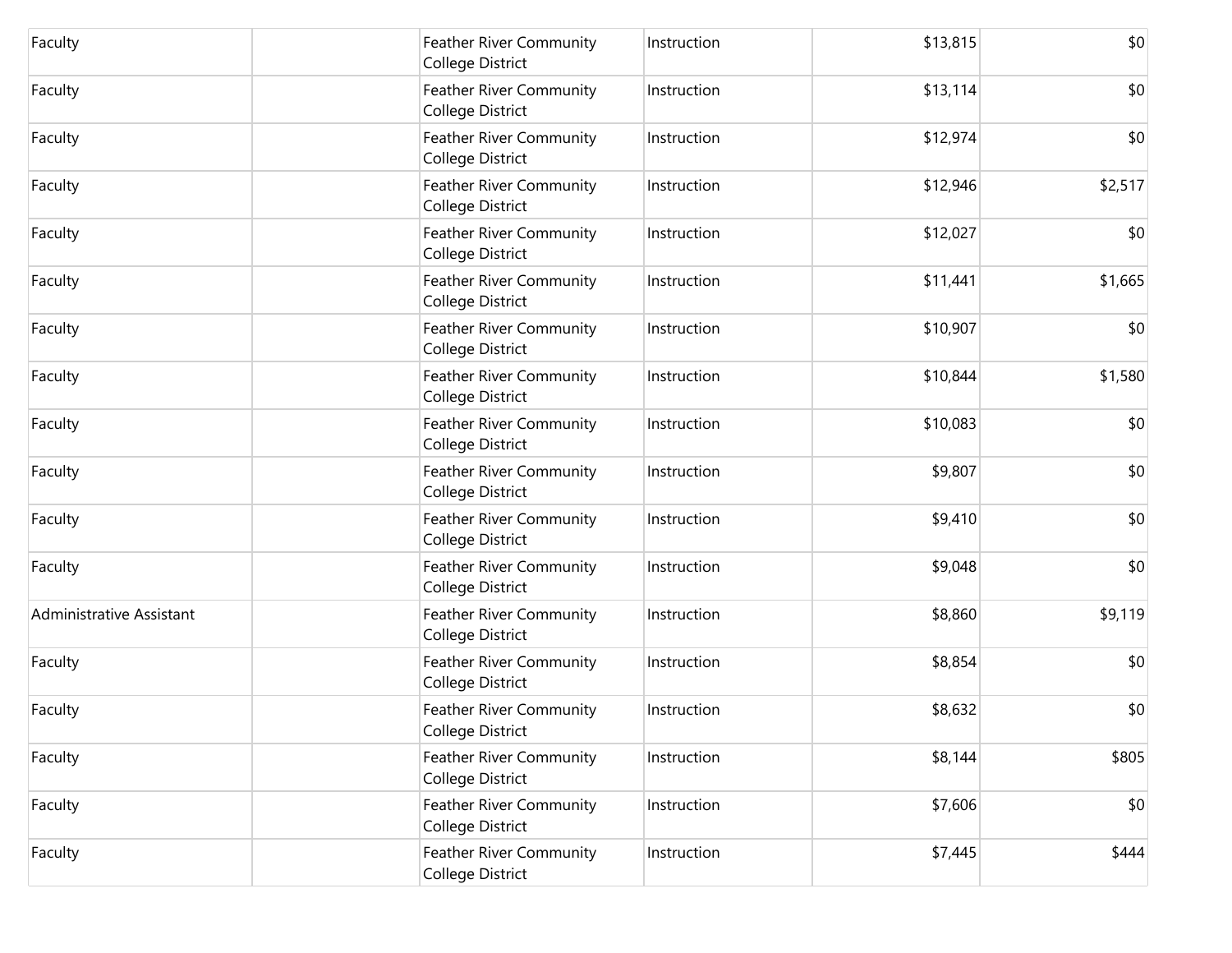| Faculty | <b>Feather River Community</b><br>College District | Instruction | \$7,373 | \$0   |
|---------|----------------------------------------------------|-------------|---------|-------|
| Faculty | Feather River Community<br><b>College District</b> | Instruction | \$7,056 | \$0   |
| Faculty | Feather River Community<br>College District        | Instruction | \$6,936 | \$0   |
| Faculty | Feather River Community<br>College District        | Instruction | \$6,722 | \$880 |
| Faculty | <b>Feather River Community</b><br>College District | Instruction | \$6,482 | \$0   |
| Faculty | Feather River Community<br>College District        | Instruction | \$6,144 | \$900 |
| Faculty | Feather River Community<br>College District        | Instruction | \$6,068 | \$0   |
| Faculty | Feather River Community<br>College District        | Instruction | \$6,062 | \$882 |
| Faculty | Feather River Community<br>College District        | Instruction | \$5,922 | \$0   |
| Faculty | Feather River Community<br>College District        | Instruction | \$5,911 | \$0   |
| Faculty | Feather River Community<br>College District        | Instruction | \$5,486 | \$0   |
| Faculty | Feather River Community<br>College District        | Instruction | \$5,385 | \$0   |
| Faculty | Feather River Community<br>College District        | Instruction | \$5,381 | \$0   |
| Faculty | Feather River Community<br>College District        | Instruction | \$5,340 | \$781 |
| Faculty | Feather River Community<br>College District        | Instruction | \$5,097 | \$0   |
| Faculty | Feather River Community<br>College District        | Instruction | \$4,079 | \$0   |
| Faculty | Feather River Community<br>College District        | Instruction | \$3,832 | \$533 |
| Faculty | Feather River Community<br>College District        | Instruction | \$3,571 | \$0   |